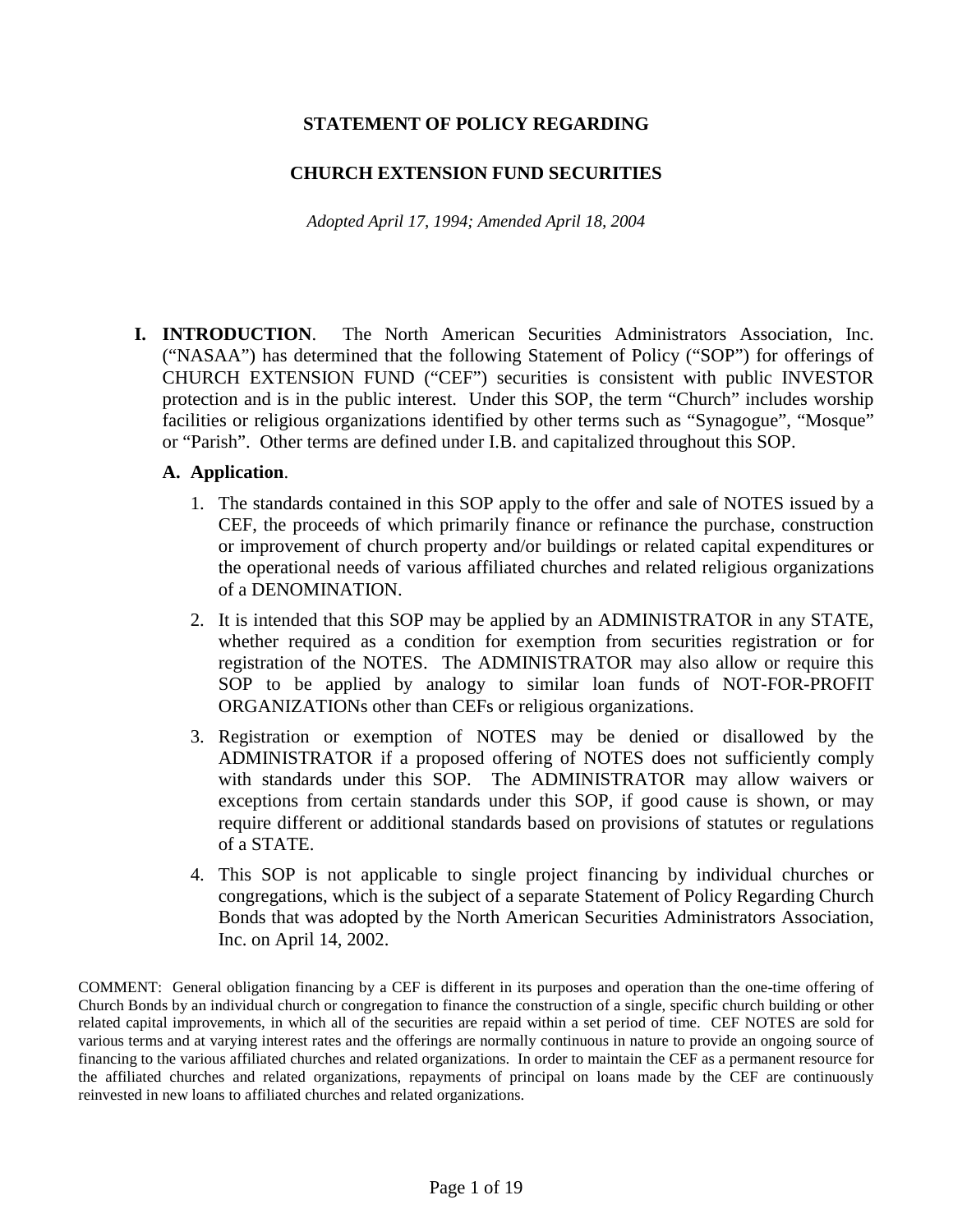A CEF should be a single purpose organization or fund with most of its activities related to raising and managing funds for the purpose of making capital loans to its affiliated churches and related organizations, and it should either be incorporated and operated separately from the DENOMINATION and its affiliated churches and related organizations, or its accounting records should be maintained separately. Assets of the CEF should be used primarily for the purpose of financing building projects or property acquisitions for affiliated churches and related organizations. If the CEF is a separately incorporated entity, it normally is not liable for any debts arising from other unrelated activities or programs of the DENOMINATION or its affiliated churches and related organizations.

The primary indebtedness of CEFs is the outstanding NOTES. A significant number of INVESTORs reinvest with the CEF when their NOTES mature. Due to the continuous nature of the offerings and the fact that the funds are not designated for specific capital projects, special repayment provisions, including a sinking fund or trust indenture, for the purpose of making payments on principal or interest due on NOTES, are normally unnecessary and inappropriate.

#### **B. Definitions.**

- 1. ADMINISTRATOR The official or agency responsible for administering the securities law of a STATE.
- 2. ADVERTISING All information and promotional materials, including, but not limited to, magazine or newsletter advertisements, brochures, video tapes, fliers, church bulletin inserts, mailers and Internet information posted by the ISSUER or DENOMINATION that are used in addition to an OFFERING CIRCULAR to solicit INVESTORs.
- 3. AUDITED FINANCIAL STATEMENTS Financial statements that have been audited and reported upon by an independent Certified Public Accountant in accordance with auditing standards generally accepted in the United States.
- 4. CHANGE IN NET ASSETS The Change in NET ASSETS as reported in the Statement of Activities of the CEF in conformity with GAAP which reflects the net increase or decrease in NET ASSETS of the CEF.
- 5. CHURCH EXTENSION FUND ("CEF") A NOT-FOR-PROFIT ORGANIZATION affiliated or associated with a DENOMINATION, or a fund that is accounted for separately by a DENOMINATION organized as a NOT-FOR-PROFIT ORGANIZATION, that offers and sells NOTES primarily to provide funding for loans to various affiliated churches and related religious organizations of the DENOMINATION for the acquisition of property, construction or acquisition of buildings and other related capital expenditures or operating needs.
- 6. DENOMINATION A national or regional religious organization or association that consists of or acts on behalf of its individual affiliated churches as well as various affiliated national or regional administrative and religious organizations or units. The organizations, associations, churches or units described in this definition shall be organized as or associated with a NOT-FOR-PROFIT ORGANIZATION.
- 7. DENOMINATIONAL ACCOUNTS Demand and other obligations of a CEF held by national, regional or other affiliated organizations of the DENOMINATION, other than congregations.
- 8. GAAP Generally Accepted Accounting Principles in the United States as established by the Financial Accounting Standards Board (FASB), Accounting Principles Board (APB), Accounting Research Bulletins (ARB) and American Institute of Certified Public Accountants (AICPA). The *AICPA AUDIT AND ACCOUNTING GUIDE FOR NOT-FOR-PROFIT ORGANIZATIONS* provides guidance on specific GAAP for NOT-FOR-PROFIT ORGANIZATIONS.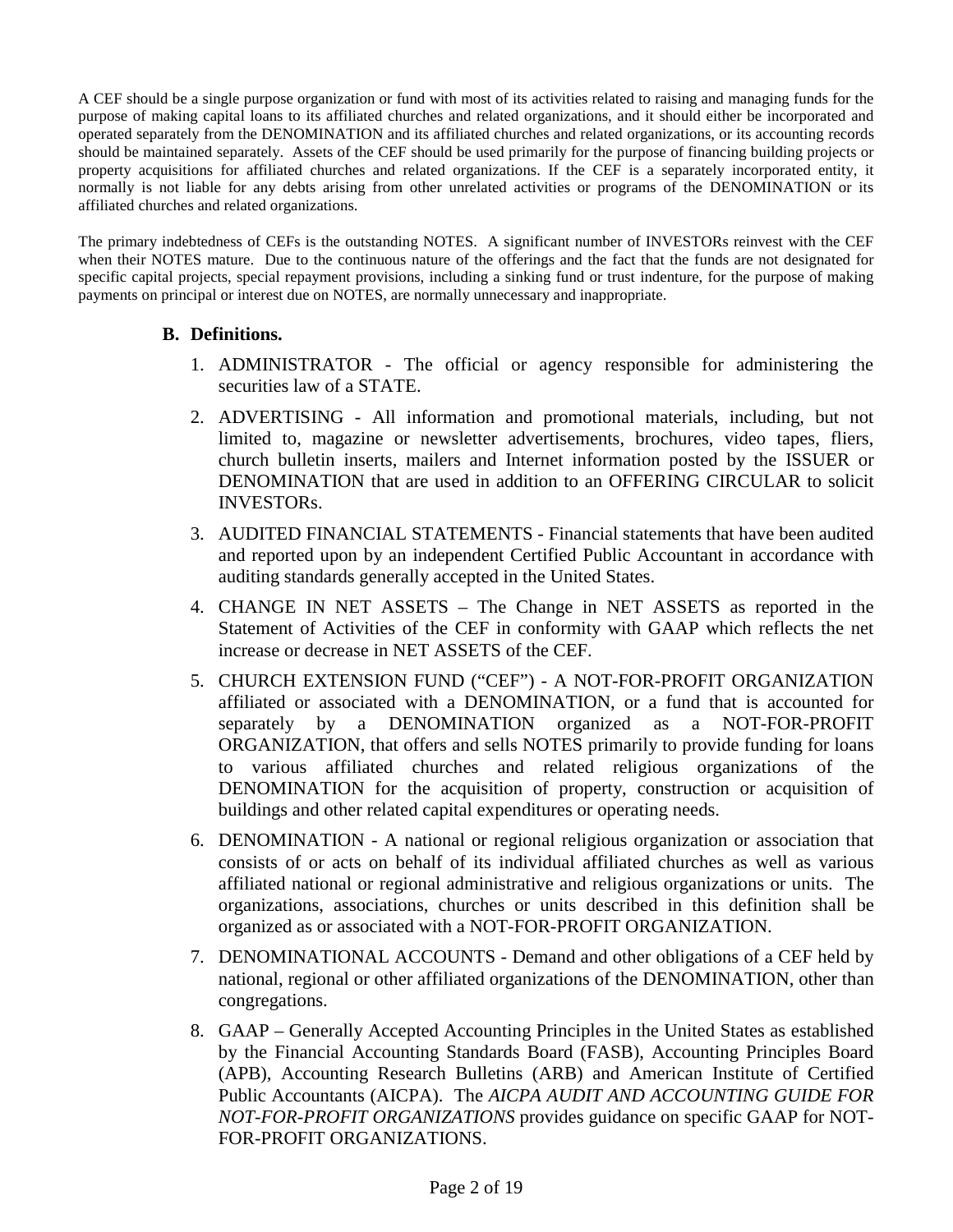- 9. INVESTOR(s) PERSON(s) who purchase(s) NOTES.
- 10. ISSUER The CEF that issues or proposes to issue NOTES.
- 11. LOAN DELINQUENCIES Borrower's loan balances on which payments of principal or interest are delinquent ninety (90) days or more, whether in default or not.
- 12. NET ASSETS (as defined by GAAP) The excess or deficiency of assets over liabilities, classified according to the existence or absence of donor-imposed restrictions.
- 13. NOTES Notes, certificates, similar debt instruments or other evidences of indebtedness which may be certificated or issued in book-entry form by a CEF and represent a general unsecured obligation to repay a specific principal amount at a stated or variable rate of interest when due. The NOTES shall not include DENOMINATIONAL ACCOUNTS (See COMMENT below).
- 14. NOT-FOR-PROFIT ORGANIZATION An entity as described in section  $501(c)(3)$ of the Internal Revenue Code of 1986, as amended, that is accounted for as a not-forprofit organization under GAAP. A not-for-profit organization generally possesses the following characteristics (in varying degrees) that distinguish it from a business enterprise: (a) contributions of significant amounts of resources from resource providers who do not expect commensurate or proportionate pecuniary return, (b) operating purposes other than to provide goods or services at a profit, and (c) absence of ownership interests like those of business enterprises.
- 15. OFFERING CIRCULAR The disclosure document or "prospectus" that provides material information about the ISSUER and the offering of NOTES.
- 16. PERSON An individual, a corporation, a limited liability company, a partnership, an association, organization, a government or a political subdivision of a government, or other legal entity.
- 17. SEASONED ISSUER A CEF that, alone or through a predecessor organization, has been in continuous existence for more than ten (10) years, has offered NOTES for more than ten (10) years, and has paid or otherwise satisfied all obligations to pay principal and interest on its NOTES in a timely manner.
- 18. SENIOR SECURED INDEBTEDNESS Any debt or debt securities incurred or issued by a CEF and secured by assets of the CEF in such a manner as to have a priority claim against any of the assets of the CEF over and above the NOTES. Such debt may include, but is not limited to, a mortgage loan incurred for the purchase of an advance church site or CEF headquarters building, and a secured operating line of credit with a commercial financial institution.
- 19. STATE A state, commonwealth, province or similar jurisdiction in the United States, Canada, Puerto Rico or Mexico.

COMMENT: Although DENOMINATIONAL ACCOUNTS are not included under the definition of NOTES above, a CEF should determine and comply with registration or exemption provisions of securities laws in all STATEs where such obligations are held by affiliated organizations of the DENOMINATION.

## **II. QUALIFICATION, LICENSING AND MARKETING REQUIREMENTS**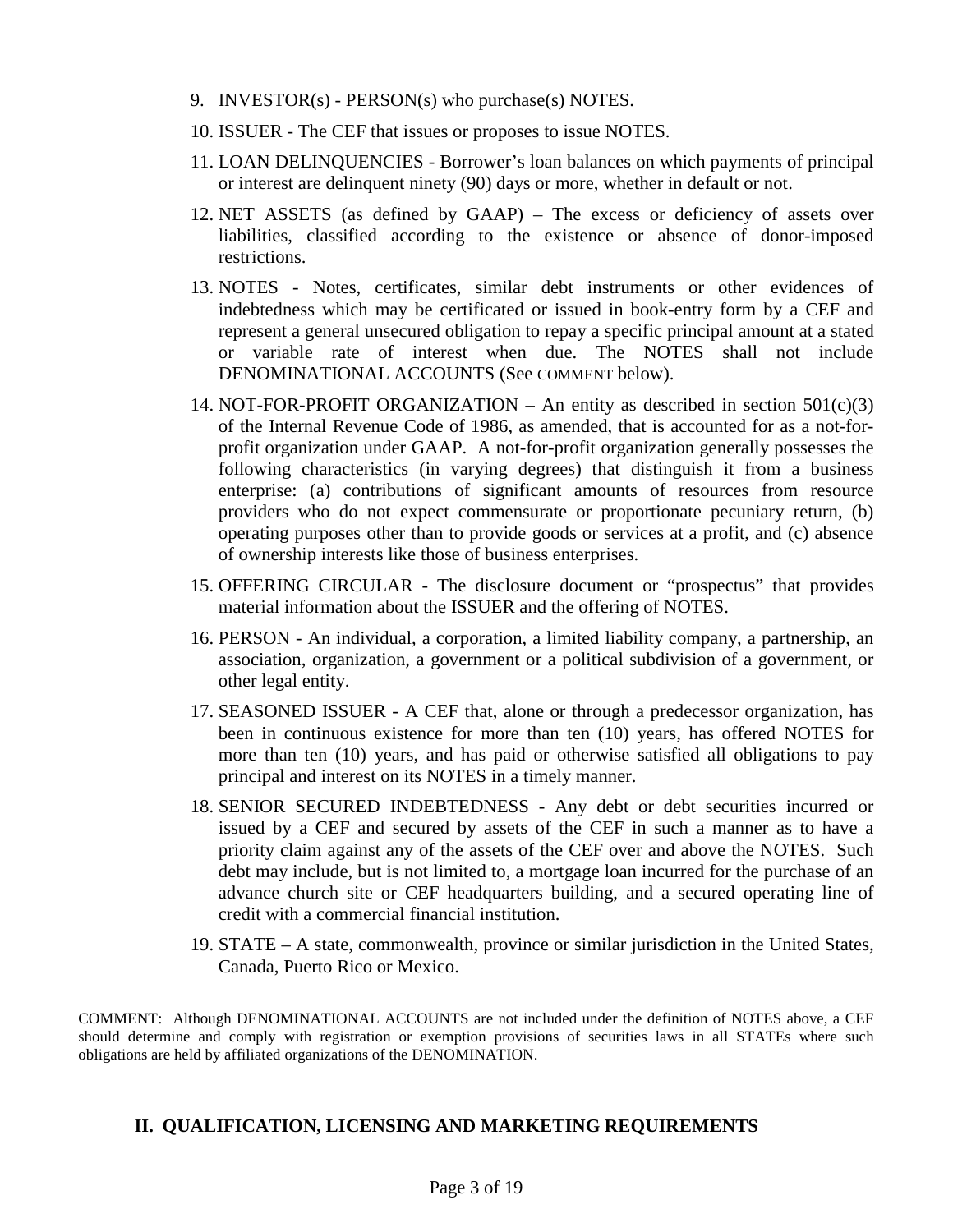### **A. Qualification Requirements**.

An ISSUER shall take all steps required under applicable STATE securities laws to insure compliance with the registration or exemption provisions in all STATEs in which it intends to offer and sell NOTES. Filing, procedural and review requirements will vary among the STATEs. A CEF shall file such forms and pay such fees and comply with the filing, procedural and review requirements to achieve qualification for the offer and sale of its NOTES in each STATE, whether by registration, exemption or otherwise, as determined by that STATE's securities laws, rules and regulations.

COMMENT: The NOTES should be exempt from federal registration pursuant to Section 3(a) (4) of the Securities Act of 1933, as amended. Many STATEs have adopted laws based upon the Uniform Securities Act, which contains an exemption from registration for the NOTES that is similar to the exemption contained in the Securities Act of 1933. There are certain STATEs, however, which do not exempt the NOTES from registration. Furthermore, several other STATEs provide an exemption from registration but require notice filings or administrative approval before the exemption is available.

#### **B. No Fees and Commission**.

The NOTES shall be offered and sold without the payment of any direct or indirect underwriting, sales or similar fees or commissions.

#### **C. Licensing Requirements**.

1. General Policy.

An ISSUER shall comply with the applicable broker-dealer and agent licensing requirements in each STATE in which it offers or sells NOTES. Therefore, it is necessary to check with the ADMINISTRATOR in each STATE where the NOTES will be offered to determine whether registration or licensure is required.

2. Waiver.

If a STATE's securities laws or regulations allow, the ADMINISTRATIOR may consider waiving:

- a. Testing requirements;
- b. Broker-dealer registration requirements for the ISSUER; and/or
- c. Agent registration requirements for any individual who represents the CEF with respect to its offer or sale of NOTES if that individual is not compensated in connection with the individual's participation by the payment of commissions or other remuneration based, directly or indirectly, on transactions in the NOTES.

COMMENT: When an ADMINISTRATOR considers waiving certain registration and testing requirements, the following factors may be considered: agents normally are officers, directors, or employees of the CEF; the offer and sale of the NOTES are to a limited class of INVESTORs and not to the general public; the communications with prospective INVESTORs by the Agents normally are accomplished at the offices of the CEF through delivery of the OFFERING CIRCULAR and other written communications by means of the U.S. mails, the Internet or through verbal communications. In connection with any such waiver, an ADMINISTRATOR may collect such fees as are appropriate and required and shall require such affidavits or documents as are deemed appropriate and necessary.

## **D. Limited Class of INVESTORs.**

The NOTES shall be sold to a limited class of INVESTORs. The ISSUER shall specify a limited class of INVESTORs that is consistent with its operations and is compatible with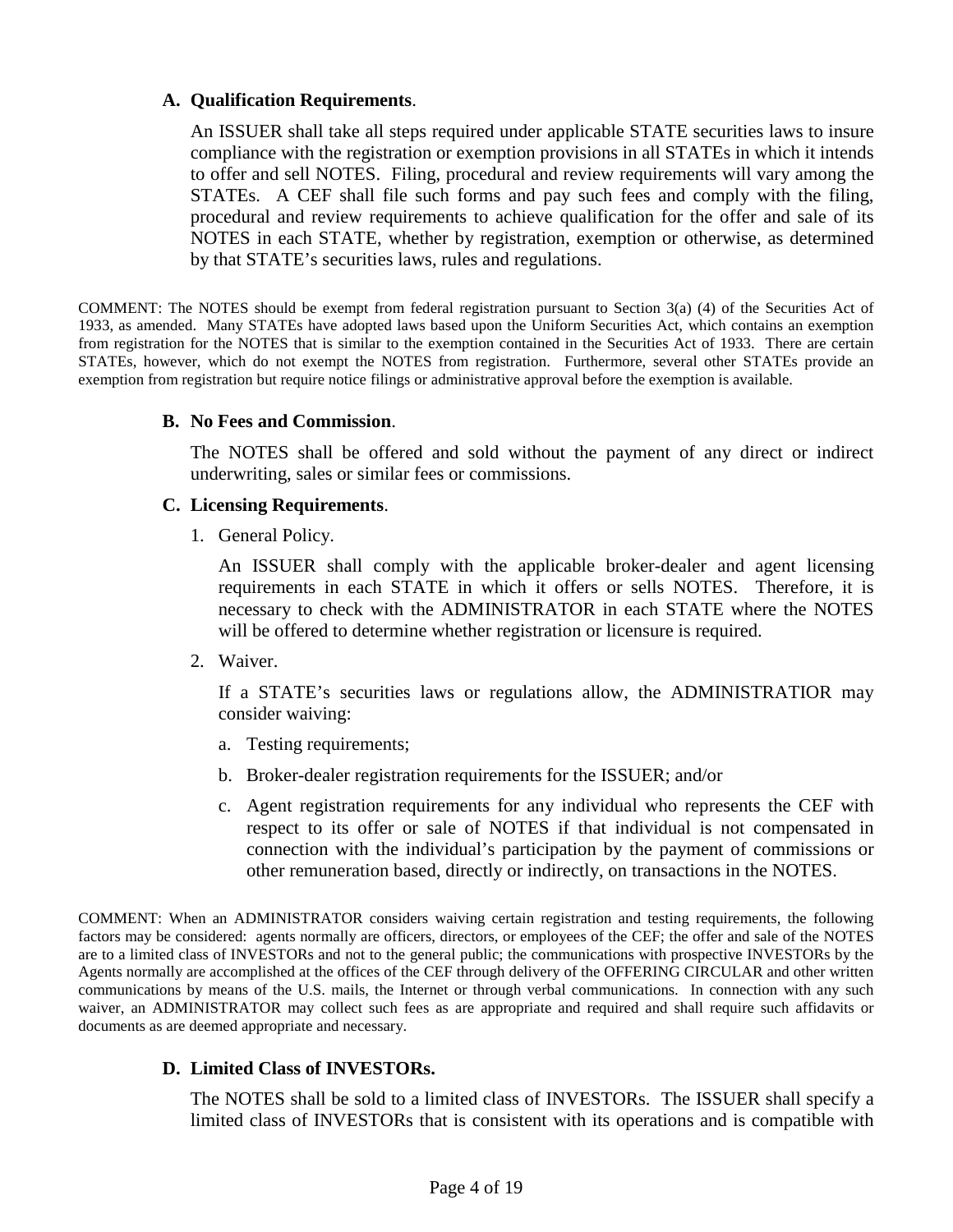the mission, structure, organization and theology of its DENOMINATION. A suggested form of limited class of INVESTORs is:

PERSONs who are, prior to the receipt of the OFFERING CIRCULAR, members of, contributors to (including previous INVESTORs), or participants in the DENOMINATION, the CEF or in any program, activity or organization which constitutes a part of the DENOMINATION or the CEF, or in other religious organizations that have a programmatic relationship with the DENOMINATION or the CEF.

COMMENT: It is recognized that the concept of "membership" or similar affiliation within the various DENOMINATIONs involves various church structure, organizational and/or theological concepts with which federal and STATE governmental entities cannot and should not interfere. CEFs should direct their offering efforts to PERSONs who have some reasonable association or affiliation with the CEF, its affiliated DENOMINATION or its religious programs.

#### **E. ADVERTISING**.

1. General Standards.

An ISSUER may use ADVERTISING that complies with the following standards:

a. ADVERTISING shall set forth a statement to the following effect:

This is not an offer to sell our securities to you and we are not soliciting you to buy our securities. We will offer and sell our securities only in STATEs where authorized. The offering is made solely by our OFFERING CIRCULAR.

- b. ADVERTISING shall not set forth statements, data or information that:
	- i. Are materially inconsistent with the statements, data or information set forth in the OFFERING CIRCULAR; or
	- ii. When read in connection with the OFFERING CIRCULAR renders either the OFFERING CIRCULAR or ADVERTISING materially misleading; or
	- iii. Emphasizes the religious aspect or any other aspect of the offering or ISSUER in a manner that is materially misleading.
- 2. Filing.

Subject to the requirements of individual STATEs,

- a. Proposed ADVERTISING shall be filed with the ADMINISTRATOR prior to use, except no filing is required for "Tombstone" advertisements with limited information about the ISSUER and proposed offering of NOTES. Such limited information may include: the name and address of the ISSUER; the amount and terms of the NOTES; the purpose of the offering; and the name, address and contact information for PERSONs who may be contacted regarding the offering. The limited "Tombstone" advertisement shall include a statement as required by II.E.1.a., and should also state that interested INVESTORS should request and carefully read the OFFERING CIRCULAR before making their investment decision.
- b. ADVERTISING, filed pursuant to II.E.2.a. that is subsequently materially changed or modified during the applicable offering period, except as provided in II.E.2.c., below, shall be filed with the ADMINISTRATOR prior to use. The changes and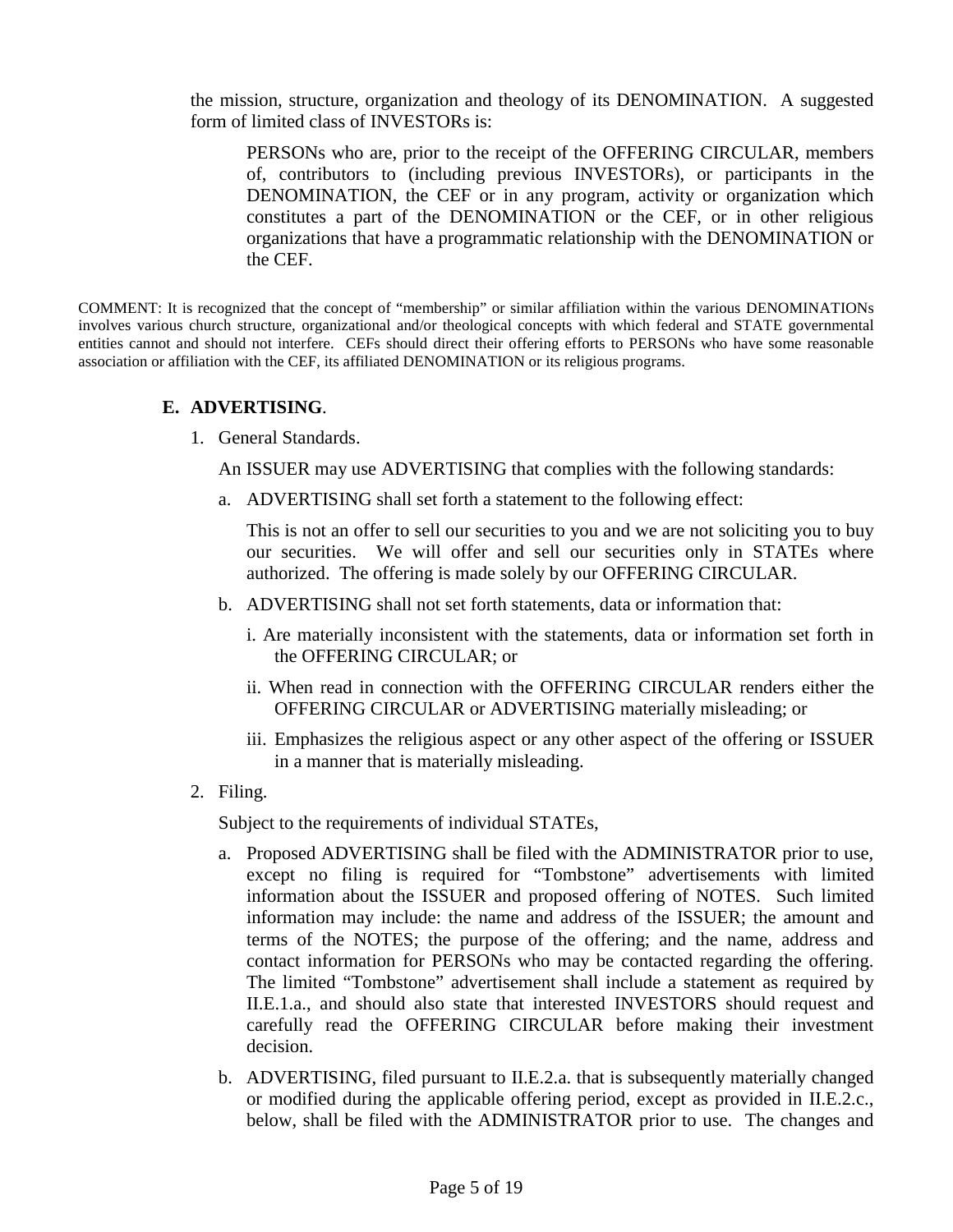modifications shall be clearly marked, and the ADVERTISING changes and modifications shall comply with II.E.1.

- c. ADVERTISING, that has been filed with the ADMINISTRATOR, and which is subsequently changed or modified in a non-material manner, need not be refiled.
- d. If an advertisement will include interest rates and it is not possible to specify interest rates in advertisements prior to use of the advertisements, the interest rate information shall be filed concurrently with its use.
- 3. Use of ADVERTISING.
	- a. ADVERTISING shall not be directed at potential INVESTORS in a particular STATE before the proposed offering of NOTES has become registered or authorized for exemption, as applicable, in such STATE.
	- b. ADVERTISING shall not be directed to PERSONs who are not or potentially may not be within the limited class of INVESTORs described in II.D.
	- c. Subject to the requirements of individual STATEs, national, regional or other multi-state publications or information provided by a DENOMINATION or its CEF may include ADVERTISING if the statement required by II.E.1.a. is included in such ADVERTISING.

#### **III. OPERATIONAL AND STRUCTURAL STANDARDS**

#### **A. Organization and Structure**.

The CEF shall be a NOT-FOR-PROFIT ORGANIZATION, validly organized and existing under the laws of a STATE, that operates exclusively for religious, charitable or educational purposes and qualifies as an organization described in Section  $501(c)(3)$  of the Internal Revenue Code of 1986, as amended.

#### **B. Exempt from Federal Registration**.

The NOTES offered and sold by a CEF should be exempt from registration pursuant to the provisions of Section 3 (a) (4) of the Securities Act of 1933, as amended.

#### **C. General Obligation Securities**.

- 1. The NOTES, which provide general obligation financing for the CEF, shall not be specifically secured by particular loans to specific borrowing entities.
- 2. The proceeds from the NOTES may be deposited to a general fund or unrestricted account from which the CEF will make or complete commitments for loans primarily to churches and religious organizations affiliated with the DENOMINATION.
- 3. If a material amount of assets, liabilities, revenues or expenses of the CEF are unrelated to CEF operations, appropriate disclosure shall be provided in the OFFERING CIRCULAR. The ADMINISTRATOR may require management of the ISSUER to explain or justify any material balances or transactions that are unrelated to operation of the CEF.
- 4. In all cases there shall be a separate accounting for the operations, financial position and cash flows of the CEF.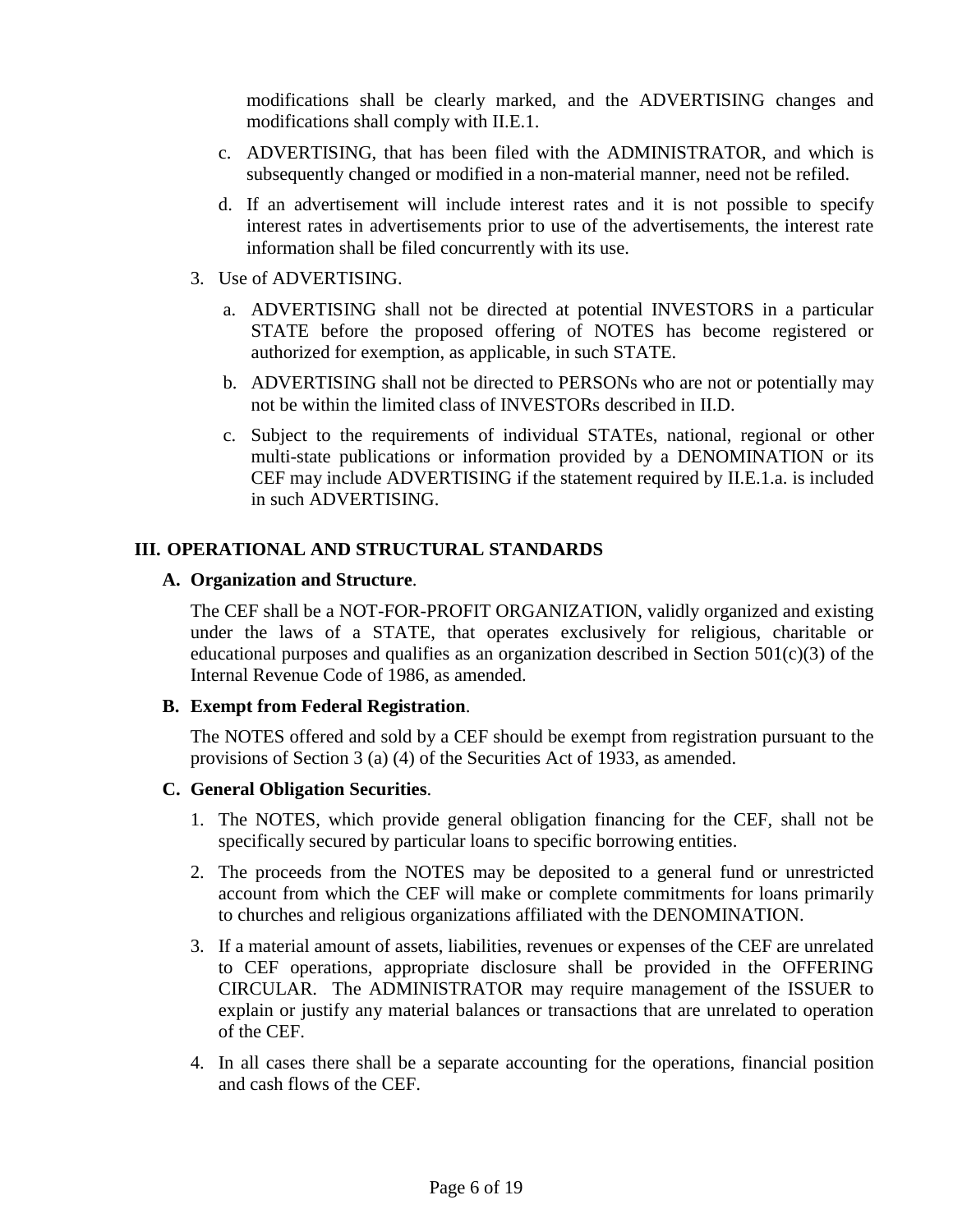### **D. Limited SENIOR SECURED INDEBTEDNESS**.

The amount of any SENIOR SECURED INDEBTEDNESS to which the NOTES are or will be subordinated shall not exceed ten percent (10%) of the tangible assets (total assets less intangible assets as defined by GAAP) of the CEF. To the extent that such subordination of the NOTES exists, appropriate disclosure shall be provided in the OFFERING CIRCULAR.

### **E. Limit on Securitization of CEF Loan Portfolio.**

A CEF may ordinarily securitize up to ten percent (10%) of its loan portfolio, if all of the following are met:

- 1. The loans are securitized and sold on a non-recourse basis predominantly to entities not affiliated with the CEF;
- 2. The proceeds from the sale of the securitized loans will be used to make additional loans to churches and other entities within the DENOMINATION; and
- 3. The securitization will not hinder the ability of the CEF to repay the principal and interest on the NOTES when due.

The ADMINISTRATOR may allow a greater portion of the CEF's loan portfolio to be securitized if management of the CEF provides sufficient justifications based on the particular circumstances of the CEF.

COMMENT: Reasonableness of the extent of securitization of a CEF's loan portfolio can vary in relation to several factors, including but not limited to: experience and expertise of CEF management personnel; the extent to which the CEF meets or exceeds the requirements of financial standards under IV.; and the loan policies of the CEF.

#### **F. Management of the CEF.**

One or more executive officers or other individuals engaged in the day to day management of the CEF shall have at least three years of relevant experience in lending and investment activities involving churches or similar organizations or otherwise must demonstrate sufficient knowledge and experience to manage loans, investments and operations of the CEF.

## **IV. FINANCIAL STANDARDS**

#### **A. General.**

- 1. An ISSUER shall not offer and sell more NOTES than it can reasonably expect to repay, when due, in the ordinary course of its operations. Although each offering must be viewed in the context of the individual facts and circumstances surrounding each ISSUER and its offering, the following are the financial standards which an ADMINISTRATOR may consider in reviewing a proposed offering.
- 2. AUDITED FINANCIAL STATEMENTS of the ISSUER and/or the OFFERING CIRCULAR must disclose sufficient information to evaluate the extent of compliance with the standards in this section of the SOP. To facilitate review by the ADMINISTRATOR and INVESTORS, the OFFERING CIRCULAR should provide the financial information required by this section in a tabular or graphic presentation. An ISSUER may be deemed to have complied with certain standards in this section of the SOP even if it fails to meet one or more of the other standards at the time of any one offering period, if: the ISSUER complies with or exceeds the requirements of the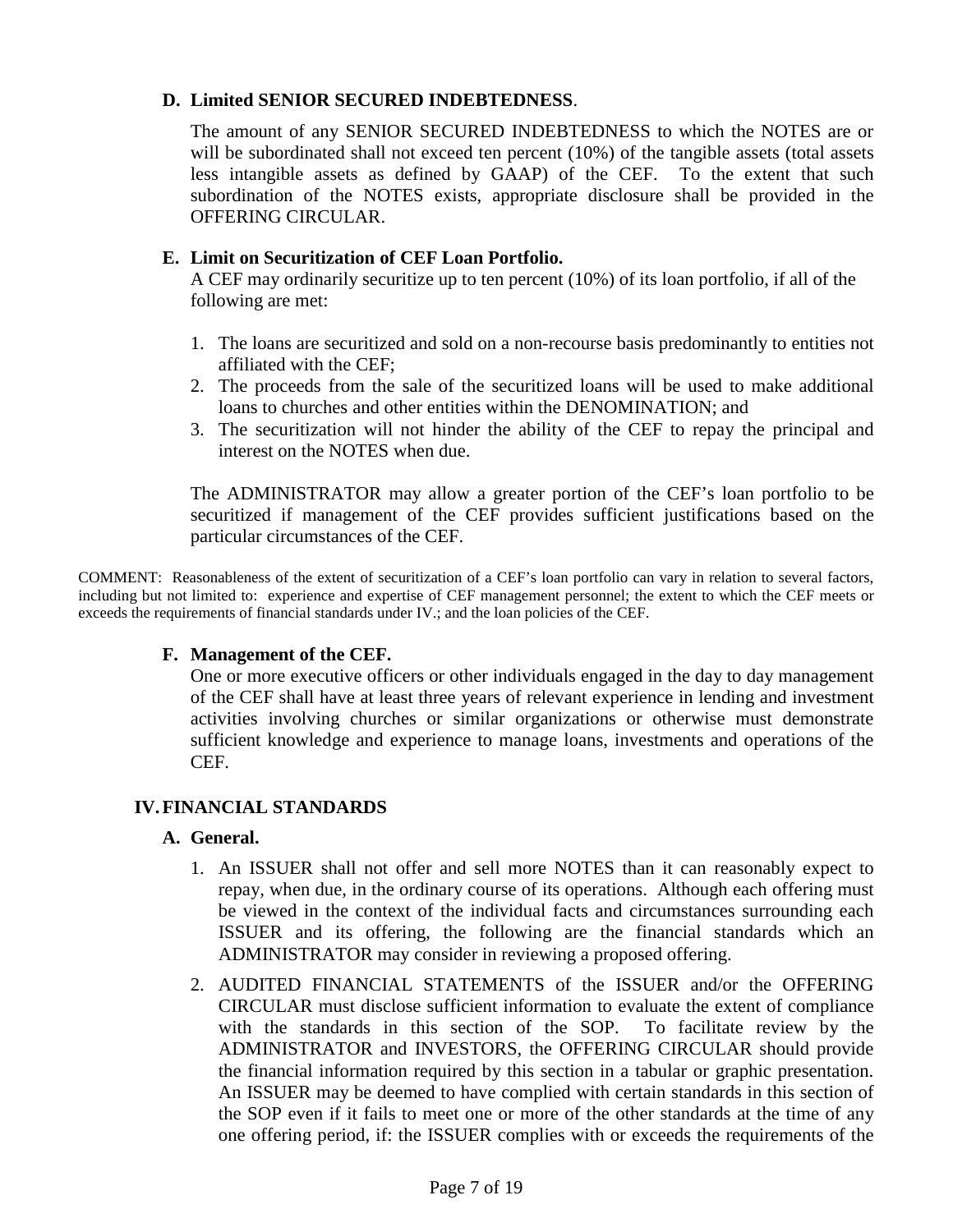remaining standards and the information and data furnished reflects the ability of the ISSUER to repay its NOTES and other debt obligations when due in the ordinary course of its operations.

### **B. Capital Adequacy.**

At the end of its most recent fiscal year as reported in its AUDITED FINANCIAL STATEMENTS, the ISSUER's NET ASSETS shall be positive and equal to five percent (5%) or more of its total assets.

### **C. Liquidity Status.**

- 1. At the end of its most recent fiscal year as reported in its AUDITED FINANCIAL STATEMENTS, the ISSUER's cash, cash equivalents, readily marketable securities and available lines of credit shall have a value of at least eight percent (8%) of the principal balance of its total outstanding NOTES, except that the value of available lines of credit for meeting this standard shall not exceed two percent (2%) of the principal balance of its total outstanding NOTES.
- 2. Management of the CEF shall establish and administer investment policies that provide for reasonable and prudent diversification and preservation of its cash, cash equivalents and readily marketable securities for compliance with IV.C.1.

#### **D. Cash Flow Performance.**

For each of the ISSUER's three (3) most recent fiscal years as reported in its AUDITED FINANCIAL STATEMENTS, the coverage ratio of available cash as compared to cash redemptions of NOTES, exclusive of DENOMINATIONAL ACCOUNTS, shall be at least one to one (1:1). In determining the ISSUER's available cash, the following may be considered:

- 1. Cash provided by its normal CEF operating activities as reported in its Statements of Cash Flows;
- 2. Liquid assets (the total of cash, cash equivalents and readily marketable securities) at the beginning of its fiscal year;
- 3. Loan principal repayments, less loan disbursements;
- 4. Cash generated from the sale of NOTES, exclusive of DENOMINATIONAL ACCOUNTS, except to the extent that year-end redemptions exceed deposits to, or investments in, such DENOMINATIONAL ACCOUNTS during its fiscal year; and
- 5. Funds from other sources.

COMMENT: In determining the amount of the ISSUER's available cash, the ADMINISTRATOR also may consider any other source of immediately available funds, such as a line of credit or other source of credit with a bank or other financial institution.

#### **E. Loan Quality.**

- 1. LOAN DELINQUENCIES during the ISSUER's most recent fiscal year as reported in its AUDITED FINANCIAL STATEMENTS and disclosed in the OFFERING CIRCULAR shall not be excessive and shall be at such a level that the overall quality of its loan portfolio will allow the ISSUER:
	- a. To maintain sufficient Capital Adequacy in compliance with IV.B.; and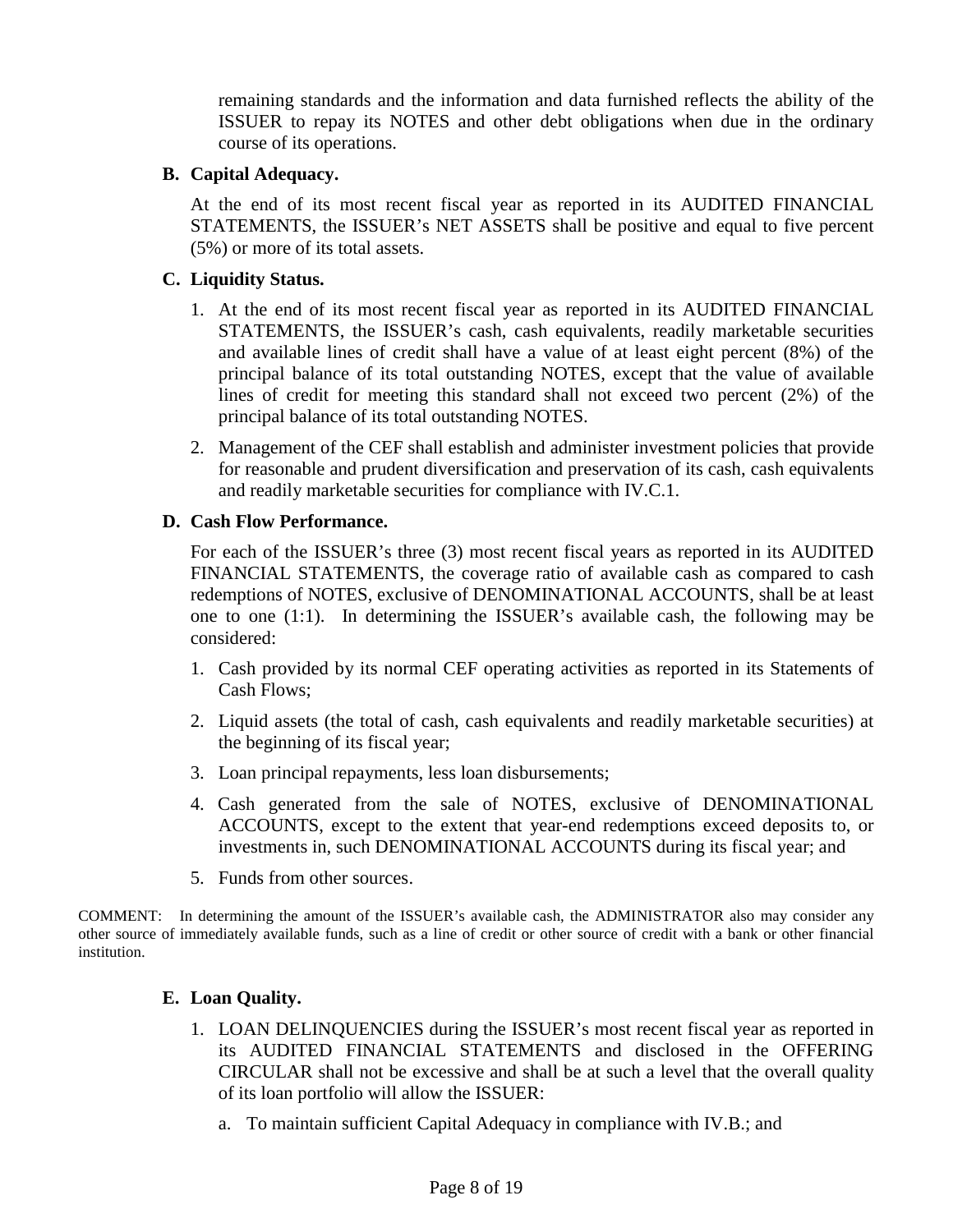- b. Receive the timely repayments of sufficient loan principal necessary to meet the liquidity and cash flow requirements as set forth in IV.C. and IV.D.
- 2. When the LOAN DELINQUENCIES are material, the extent of the LOAN DELINQUENCIES and the quality of the ISSUER's loan portfolio should be explained and emphasized as a risk factor in the OFFERING CIRCULAR.

If LOAN DELINQUENCIES exceed ten percent (10%) of the CEF's total loan portfolio and no risk factor is disclosed, the ADMINISTRATOR may require management of the ISSUER to provide information to demonstrate that its LOAN DELINQUENCIES do not represent a material risk based on historical trends of the CEF and management's ability to obtain satisfactory repayments of delinquent loans.

#### COMMENT: A risk factor disclosure based on part 2 does not necessarily correct a deficiency under part 1 of this standard.

- 3. Management of the CEF shall establish and administer lending policies that provide reasonable assurance of sufficient loan quality to prevent excessive LOAN DELINQUENCIES that could result in loan losses by the CEF. The provisions of lending policies, such as, but not limited to, requirements for appraisals of properties to be financed, financial statements of borrowers, and limits or criteria for loan to value ratios, debt-service ratios and geographic concentration of loans shall be disclosed in the OFFERING CIRCULAR.
- 4. A CEF's loan program shall be primarily secured. Unless a lower percentage is justified by management of the ISSUER, at least ninety percent (90%) of the CEF's outstanding loans shall be secured by real or personal property or guaranteed by third parties. In evaluating justifications provided by management of the ISSUER, the ADMINISTRATOR may take into account, in addition to the quantity of secured and unsecured loans, the CEF's compliance with the other financial standards in this section, history of repayments of unsecured loans, provision for loan losses and other factors relative to the CEF's loan program and financial strength. The ADMINISTRATOR may require management of the CEF to file information about the property securing loans or the ability of third parties to provide guarantees.

#### **F. Operating Trends.**

The CHANGE IN NET ASSETS of the ISSUER, less any non-recurring or extraordinary items, for three (3) of the last five (5) fiscal years as reported in the AUDITED FINANCIAL STATEMENTS of the ISSUER shall be positive. The ADMINISTRATOR may limit or require justification of material non-monetary contributions to be included in the CHANGE IN NET ASSETS of the ISSUER.

#### **G. SEASONED ISSUER Compliance.**

The ADMINISTRATOR may consider the ISSUER's status as a SEASONED ISSUER for evaluating compliance with the above financial standards in any given fiscal year, if the ISSUER can show that:

- 1. It has fulfilled the requirements of the financial standards for at least three (3) out of its five (5) most recent fiscal years; or
- 2. The average of the relevant financial information for its five (5) most recent fiscal years reflects compliance with the financial standards; and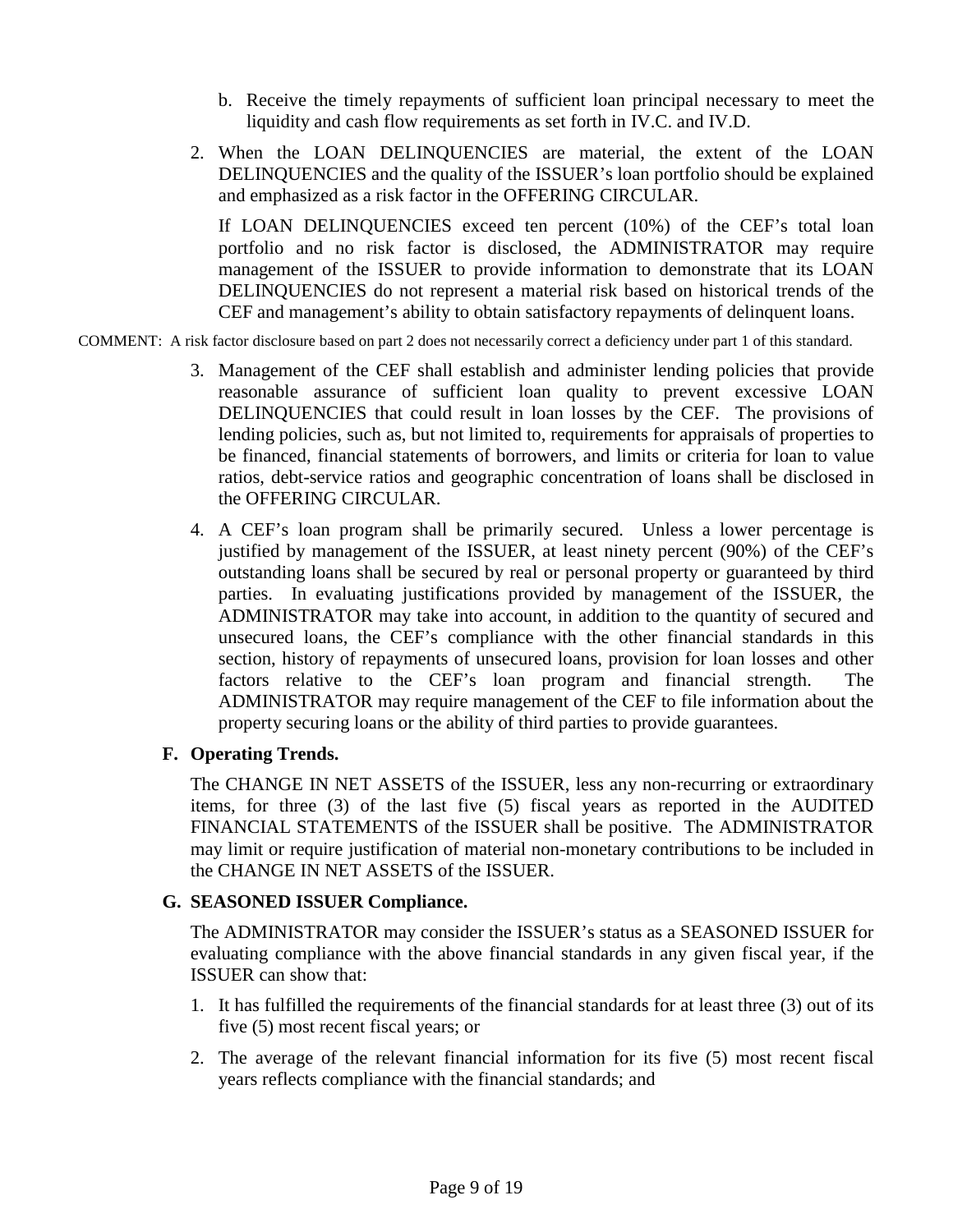3. Management of the ISSUER has taken appropriate action to correct or mitigate the circumstances that caused noncompliance and can demonstrate satisfactory plans or ability to meet the financial standards and repay NOTES in future years.

### **H. Transition.**

- 1. A CEF which has offered and sold NOTES prior to adoption of this SOP may continue to comply with the Capital Adequacy and Liquidity Status provisions in IV.B. and IV.C. of the NASAA Statement of Policy Regarding Guidelines for "General Obligation Financing by Religious Denominations", adopted April 17, 1994, based on information in its AUDITED FINANCIAL STATEMENTS for fiscal years ending before January 1, 2007. A CEF must comply with IV.B. and IV.C. of this SOP based on information in its AUDITED FINANCIAL STATEMENTS for fiscal years ending after January 1, 2007. The ADMINISTRATOR may allow a longer transition period if management of the ISSUER provides information to the ADMINISTRATOR which justifies a longer transition period.
- 2. A new CEF that begins operations after the date this SOP is adopted by NASAA shall comply with the capital adequacy and liquidity standards under IV.B. and IV.C. of this SOP, but the CEF will not be expected to completely comply with IV.D. and IV.F. that require several years of operations. The new CEF shall demonstrate compliance with subsections other than IV.B. and IV.C. based on its actual period of operations since inception as reported in its AUDITED FINANCIAL STATEMENTS.

## **V. ISSUANCE OF NOTES**

An ISSUER that meets the standards of this SOP shall be entitled to offer and sell its NOTES under the following provisions.

## **A. No Trust Indentures or Sinking Fund Required.**

Trust indentures or sinking funds shall not be required in connection with the NOTES.

#### **B. Extension or Roll-Over After Notice.**

- 1. NOTES, upon maturity, may be extended or rolled over under the expressed terms and conditions stated in the OFFERING CIRCULAR, if:
	- a. Each INVESTOR is provided with written notification of the maturity and the proposed extension or rollover of the NOTES at least thirty (30) days prior to the NOTES' maturity dates and the ISSUER retains appropriate documentation as may be required by the ADMINISTRATOR to demonstrate mailing or delivery of the written notification; and
	- b. Each INVESTOR is or has been provided with the ISSUER's most current OFFERING CIRCULAR.
- 2. If the INVESTOR notifies the Issuer in writing on or prior to the maturity date that the INVESTOR elects not to extend or roll-over the NOTE, then at maturity, the ISSUER shall promptly repay the principal and interest accrued thereon.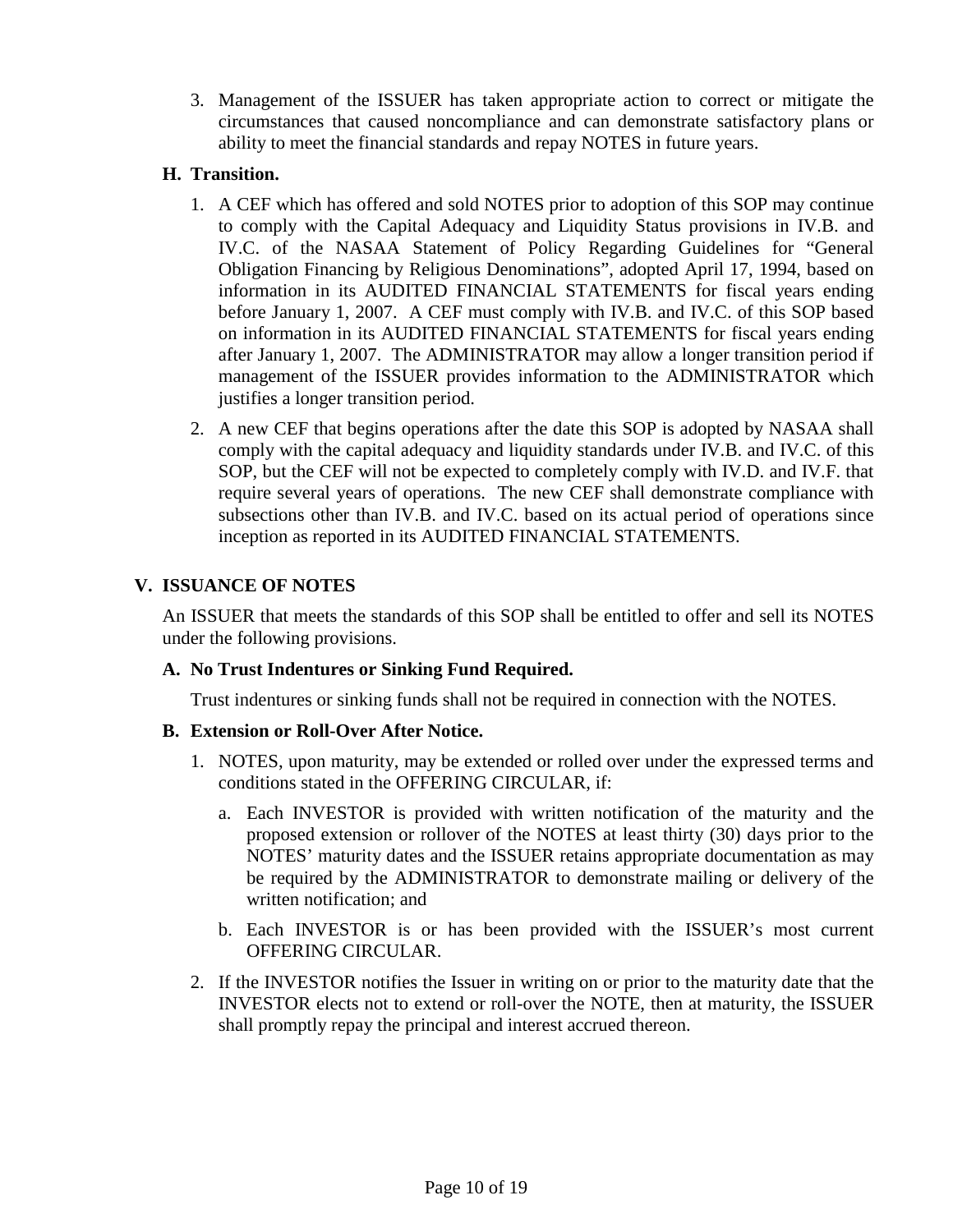#### **C. Compound Interest.**

Interest payable on NOTES may be compounded for payment at maturity of the NOTES if accrued interest is included with redemption amounts for determining compliance with IV.D.

### **VI. OFFERING CIRCULAR**

INVESTORs shall receive adequate material information in order to make informed investment decisions, and the ISSUER must provide INVESTORs with a complete OFFERING CIRCULAR prior to their purchase of NOTES.

The OFFERING CIRCULAR must be written in clearly understandable language and disclose all relevant and material information that affects or would affect a prospective INVESTOR's decision to purchase the NOTES. **THE INFORMATION OUTLINED BELOW IS PROVIDED AS A GUIDE, BUT IS NOT INTENDED TO BE ALL-INCLUSIVE AND THE ISSUER MUST INCLUDE OTHER INFORMATION NOT SPECIFICALLY LISTED THAT WOULD BE IMPORTANT FOR AN INVESTOR'S UNDERSTANDING OF THE ISSUER AND THE NOTES.** 

Any material adverse changes in the financial condition of the ISSUER or material changes in other information in the OFFERING CIRCULAR during the offering period shall be promptly disclosed in an appropriate supplement, or an amendment to the OFFERING CIRCULAR, and shall be promptly filed with each ADMINISTRATOR.

The following information must be included in the OFFERING CIRCULAR unless the ISSUER can demonstrate to the ADMINISTRATOR that a particular type of information is not applicable or material to an understanding of the ISSUER or the NOTES. Disclosure of additional types of information not listed below may be requested by the ADMINISTRATOR.

#### **A. Cover Page.**

- 1. Name of the ISSUER.
- 2. Principal address and telephone number of the ISSUER.
- 3. A brief description of the NOTES offered including interest rates and maturity terms available.
- 4. The total amount of the offering, the estimated offering expenses and the net proceeds of the offering.
- 5. A statement that the offering is subject to certain risks and the page number(s) in the OFFERING CIRCULAR where the risk factors are disclosed.
- 6. The limited class of INVESTORs to whom the NOTES will be sold.
- 7. The date of the OFFERING CIRCULAR and the proposed offering period.
- 8. Any legends that are required by applicable STATE laws, rules or regulations, or are deemed to be appropriate by the ADMINISTRATOR. The following are uniform model legends: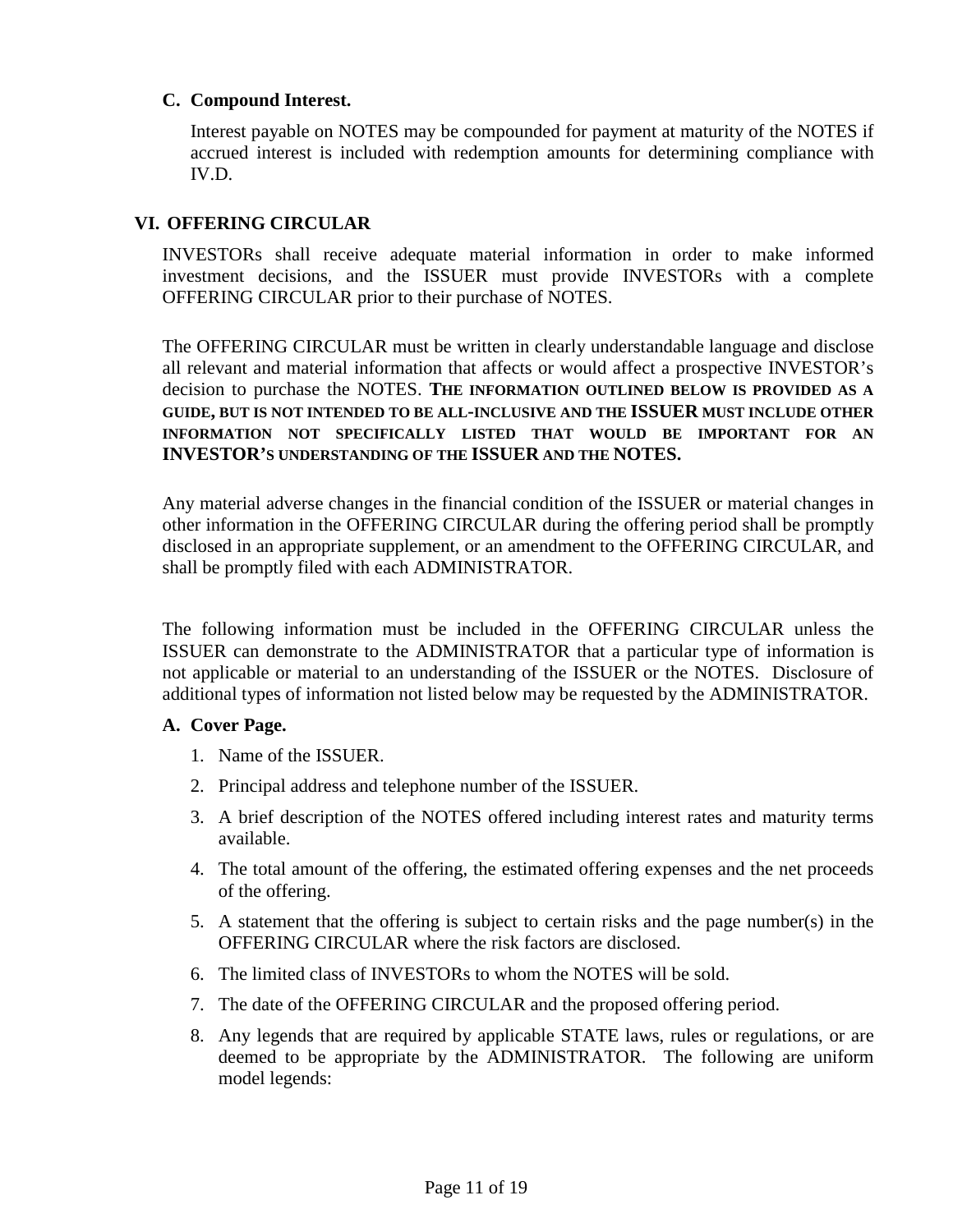THESE SECURITIES MAY EITHER BE REGISTERED OR EXEMPT FROM REGISTRATION IN THE VARIOUS STATES OR JURISDICTIONS IN WHICH THEY ARE OFFERED OR SOLD BY THE ISSUER. THIS OFFERING CIRCULAR HAS BEEN FILED WITH THE SECURITIES ADMINISTRATORS IN SUCH STATES OR JURISDICTIONS THAT REQUIRE IT FOR REGISTRATION OR EXEMPTION.

THESE SECURITIES ARE ISSUED PURSUANT TO A CLAIM OF EXEMPTION FROM REGISTRATION UNDER SECTION 3(a)(4) OF THE FEDERAL SECURITIES ACT OF 1933. A REGISTRATION STATEMENT RELATING TO THESE SECURITIES HAS NOT BEEN FILED WITH THE UNITED STATES SECURITIES AND EXCHANGE COMMISSION.

THESE SECURITIES HAVE NOT BEEN RECOMMENDED BY ANY FEDERAL OR STATE SECURITIES COMMISSION OR REGULATORY AUTHORITY. FURTHERMORE, THE FOREGOING AUTHORITIES HAVE NOT DETERMINED THE ACCURACY, ADEQUACY, TRUTHFULNESS, OR COMPLETENESS OF THIS DOCUMENT AND HAVE NOT PASSED UPON THE MERIT OR VALUE OF THESE SECURITIES, OR APPROVED, DISAPPROVED OR ENDORSED THE OFFERING. ANY REPRESENTATION TO THE CONTRARY IS A CRIMINAL OFFENSE.

IN MAKING AN INVESTMENT DECISION, INVESTORS MUST RELY ON THEIR OWN EXAMINATION OF THE ISSUER AND THE TERMS OF THE OFFERING, INCLUDING THE DISCLOSURE, MERITS, AND RISKS INVOLVED.

THE NOTES ARE NOT SAVINGS OR DEPOSIT ACCOUNTS OR OTHER OBLIGATIONS OF A BANK AND ARE NOT INSURED BY THE FEDERAL DEPOSIT INSURANCE CORPORATION, ANY STATE BANK INSURANCE FUND OR ANY OTHER GOVERNMENTAL AGENCY. THE PAYMENT OF PRINCIPAL AND INTEREST TO AN INVESTOR IN THE NOTES IS DEPENDENT UPON THE ISSUER'S FINANCIAL CONDITION. ANY PROSPECTIVE INVESTOR IS ENTITLED TO REVIEW THE ISSUER'S FINANCIAL STATEMENTS, WHICH SHALL BE FURNISHED AT ANY TIME DURING BUSINESS HOURS UPON REQUEST. THE NOTES ARE NOT OBLIGATIONS OF, NOR GUARANTEED BY, [NAME OF DENOMINATION], OR BY ANY CHURCH, CONFERENCE, INSTITUTION OR AGENCY AFFILIATED WITH [NAME OF DENOMINATION].

NO PERSON HAS BEEN AUTHORIZED TO GIVE ANY INFORMATION OR TO MAKE ANY REPRESENTATION IN CONNECTION WITH THIS OFFERING OTHER THAN THOSE CONTAINED IN THIS OFFERING CIRCULAR, AND IF GIVEN OR MADE, SUCH INFORMATION OR REPRESENTATION MUST NOT BE RELIED ON AS HAVING BEEN MADE BY [NAME OF ISSUER].

- 9. Disclose any other state-specific limitations or conditions of sales to INVESTORS.
- 10. An advisory disclosure such as the following should be included for consideration by INVESTORS:

INVESTORS ARE ENCOURAGED TO CONSIDER THE CONCEPT OF INVESTMENT DIVERSIFICATION WHEN DETERMINING THE AMOUNT OF NOTES THAT WOULD BE APPROPRIATE FOR THEM IN RELATION TO THEIR OVERALL INVESTMENT PORTFOLIO AND PERSONAL FINANCIAL NEEDS.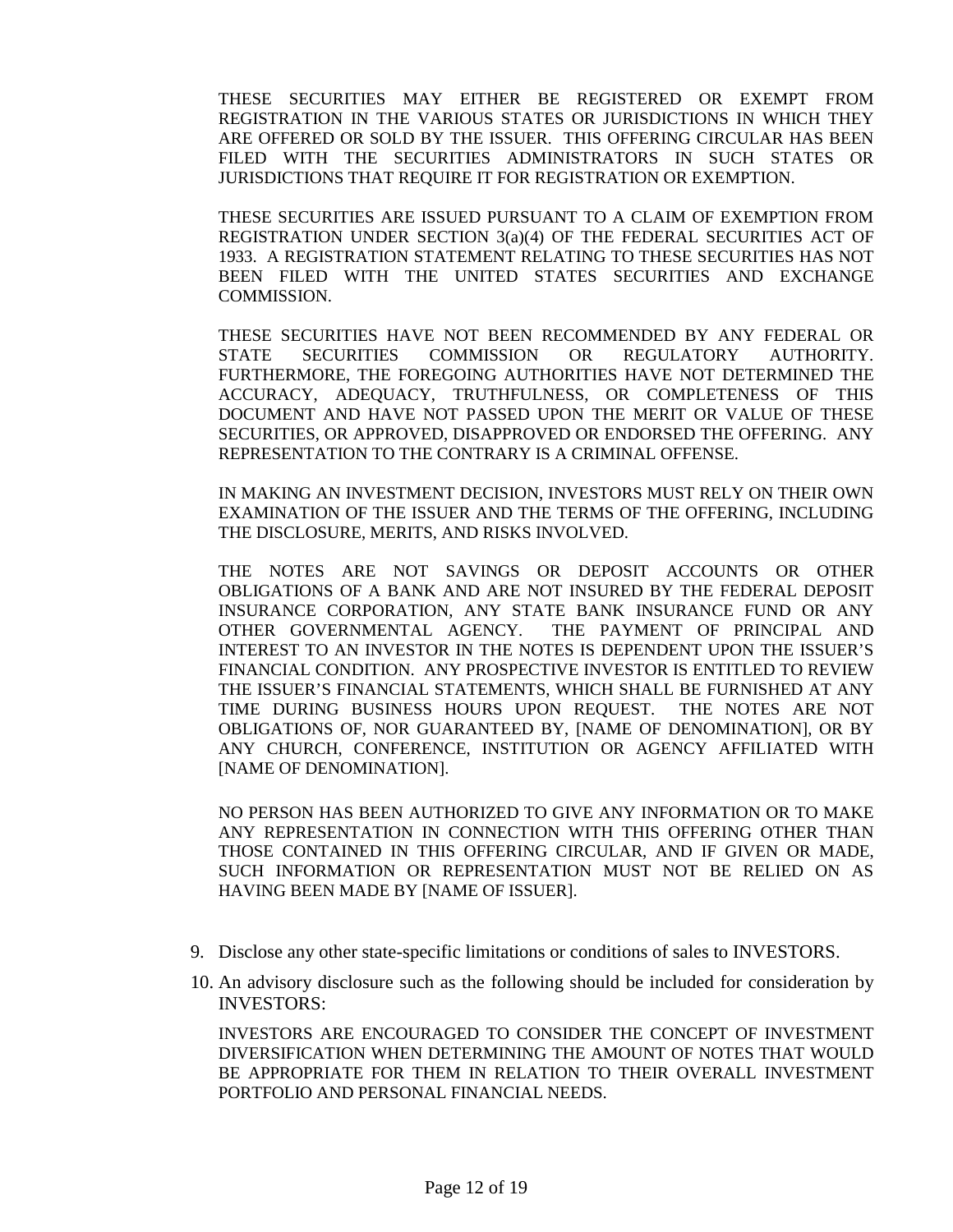COMMENT: An ISSUER may use a national OFFERING CIRCULAR in all STATEs in which it offers and sells its securities. Disclosure of specific legends or other information may be required by various STATE laws, rules or ADMINISTRATORS. If there is insufficient space on the front side of the cover page of the OFFERING CIRCULAR for the information described in VI.A., or when otherwise appropriate, such information may be disclosed on the reverse side of the cover page or on additional pages immediately following the cover page of the OFFERING CIRCULAR.

### **B. SUMMARY**

 A summary of narrative and financial information that highlights the key aspects and risks of the NOTES and the financial and operational characteristics of the ISSUER should be presented concisely in the OFFERING CIRCULAR following the cover page or risk factor section. The Summary section should include the disclosure of the ISSUER's proposed use of proceeds and a summary in tabular form of the financial data specified by VI.I.1. for the ISSUER's most recent fiscal year.

#### **C. RISK FACTORS**

- 1. Format and Use of Risk Factors.
	- a. Risk factors should immediately follow the Cover or the Summary.Consistent with investor protection, a comprehensive listing of the material risks to the potential INVESTOR in the offering should be located at the forefront of the OFFERING CIRCULAR. Potential INVESTORS often focus on the forepart of the document. When comparing potential investment opportunities, consistency in format of complex disclosure documents further assists the INVESTOR.
	- b. The Risk factor section is a list identifying the material risks associated with the offering.The risk factor section should **not** be a comprehensive discussion of the risks and counterbalancing considerations. Like the summary section, the risk factor section is a summary of the material disclosures that are discussed and analyzed in more detail in the appropriate, related sections of the body of the OFFERING CIRCULAR. Consistent with this purpose, most risk factors will not be comprehensive discussions of the issues. The risk factor section itself should be limited in length. In order to emphasize the nature of the disclosures as risks, no ameliorative statements should appear in the risk factors.
	- c. The risk factors that identify risks the potential INVESTOR is likely to find most significant should appear at or close to the beginning of the list.
	- d. A caption shall precede each risk factor and shall appear in off-set or emphasized type. As a listing of the material risks of the NOTES, captions should stand out to the eye of the reader. *Italicized*, **bold-face**, or underlined type assists the reader to quickly comprehend the scope and nature of the particular risk factors, and permits the reader to focus further on the risk factors of most interest to that reader. For the same reason, ISSUERS should avoid lengthy captions.
- 2. Risk Factor Content.
	- a. Each caption should succinctly identify the risky element of the factor. The caption should avoid the use of general, boiler-plate language. As a topic sentence to the factor, the caption can further streamline and shorten the factor.
	- b. Specific cross-references point the reader to complete discussions of the issue. Risk factors should not merely repeat *verbatim* disclosure appearing elsewhere in the disclosure document. Where appropriate, the risk factor should be a two or three sentence summary with a cross reference to the discussion appearing elsewhere in the OFFERING CIRCULAR. In some cases, there may be no need to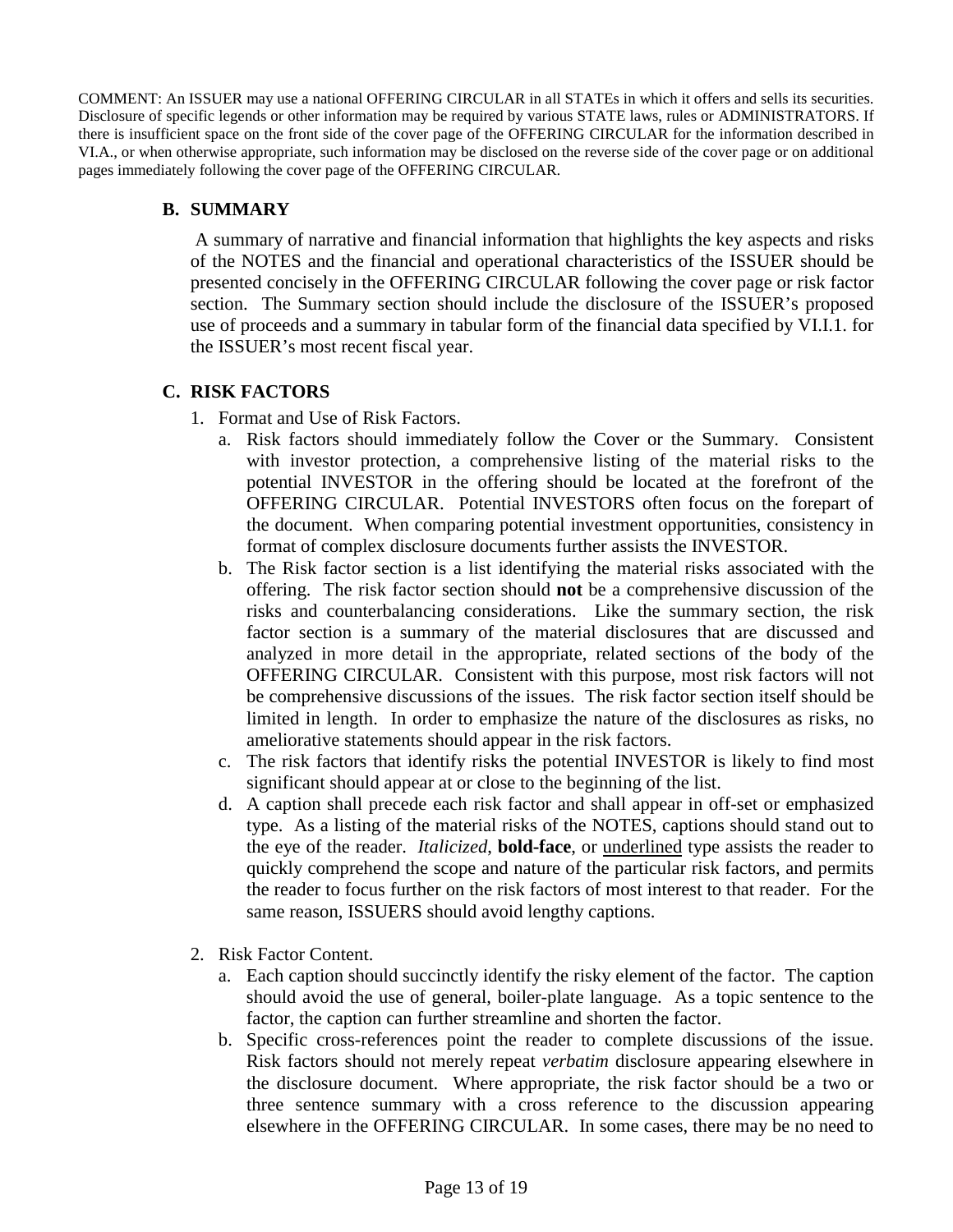repeat the risk factor in the body of the OFFERING CIRCULAR. Potential INVESTORS often focus interest on disclosure that is of most interest to them, and cross-references assist the potential INVESTOR in locating this disclosure.

- c. Eliminate general, boiler-plate risk factors that could apply to any type of securities offering. Include only risks that are material to the particular offering, the particular ISSUER, or specific to NOTES.
- 3. Specific Risk Factors for CEF NOTES.

The ISSUER must describe to the INVESTORs the risks of investing in the NOTES. Particular care must be taken with respect to risks associated with the financial condition of the ISSUER. Statements to the effect that little or no risk is involved in buying NOTES are prohibited, and such statements by most ISSUERs will be regarded as material misrepresentations. It is important that the ISSUER concisely describe all of the relevant and material risks. These risks could include, but are not limited to, explanations of any of the following risks, **if applicable** to the particular offering. The captions of those risk factors may be, but are not required to be, similar to the following:

- a. **NOTES are unsecured general obligations of the ISSUER, and INVESTORs will be dependent solely upon the financial condition and operations of the ISSUER for repayment of principal and interest**.
- b. **No sinking fund or trust indenture has been or will be established to ensure or secure the repayment of NOTES**.
- c. **The NOTES are subordinate in ranking and priority in relation to the ISSUER's existing and anticipated future SENIOR SECURED INDEBTEDNESS** (See III.D.).
- d. **No public market exists for the NOTES and none will develop, and therefore, the transferability of the NOTES is limited and restricted**.
- e. **The recent negative changes or trends in the financial condition of the ISSUER and its operations may adversely affect the ISSUER's ability to make payments of principal and interest on the NOTES when due**.
- f. **The ISSUER's liquid assets invested in readily marketable securities are subject to various market risks which may result in losses if market values of investments decline**.
- g. **There are no income tax benefits with respect to investment in the NOTES and interest paid or payable on NOTES is taxed as ordinary income regardless of whether interest is received by the INVESTOR or retained and compounded by the ISSUER**.
- h. **The ISSUER's loans are made primarily to affiliated churches and related religious organizations, including local churches, whose ability to repay the loans depend primarily upon contributions that they receive from their members**.
- i. **The loan policies of the ISSUER for loans to its affiliated churches and its related religious organizations are less stringent than loan policies of commercial lenders**.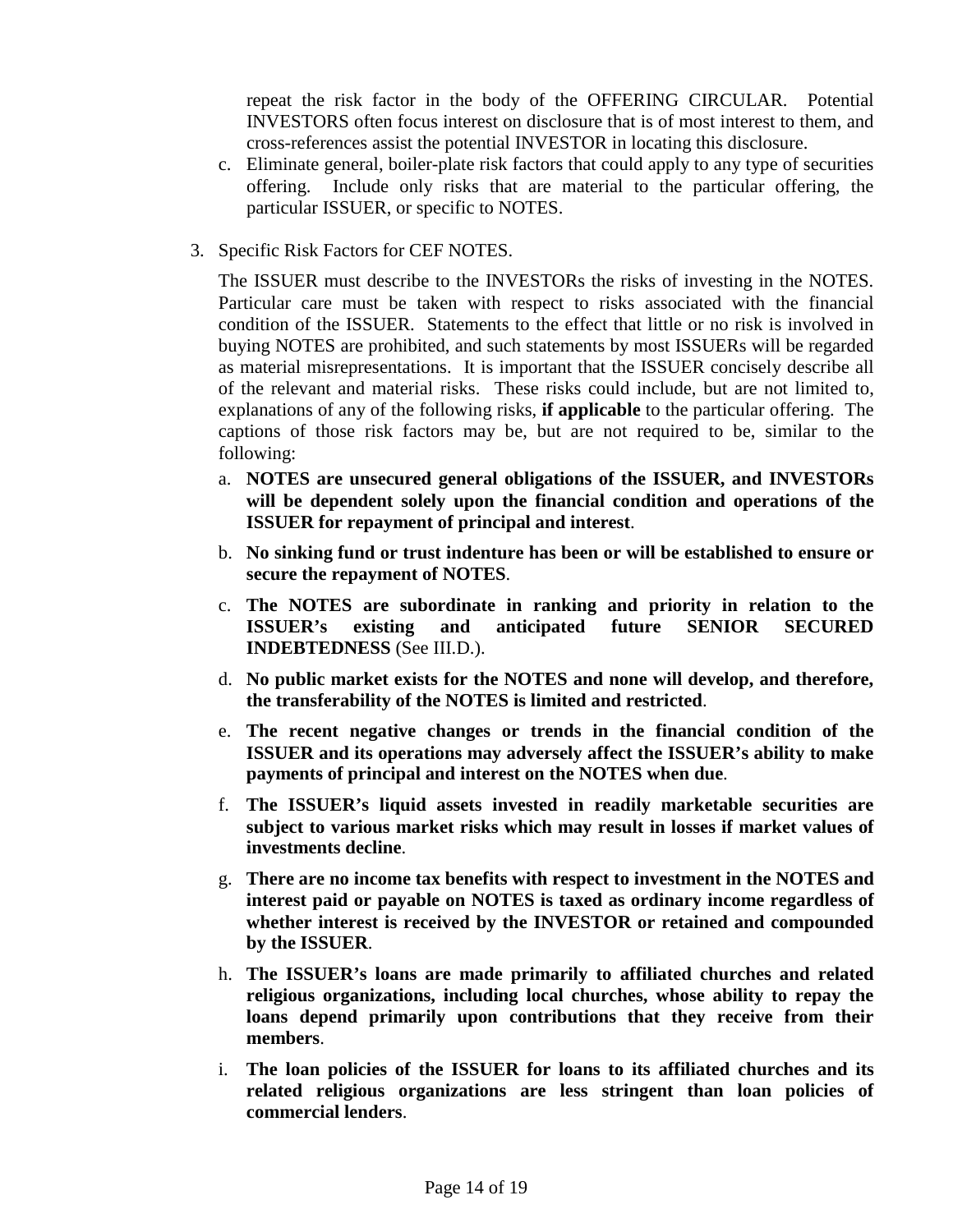- j. **Future changes in federal or STATE laws may adversely affect the ISSUER's ability to continue to sell its NOTES**.
- k. **The ISSUER is involved in activities other than its CEF Operations**.
- l. **There are risks involved in specific transactions or arrangements, such as loan securitizations, undertaken or entered into by the CEF**.
- m. **There are risks related to geographic concentration of loans to affiliated churches or other related organizations within a limited region, such that changes in economic conditions of that region could affect the ability of the churches or organizations, as a group, to repay the loans**.
- n. **Risks of investment in the NOTES may be greater than implied by relatively low interest rates on the NOTES and the NOTES are not insured by any governmental agency or private insurance company**.

#### **D. HISTORY AND OPERATIONS**

- 1. Describe the ISSUER, including the name, address of principal business office, STATE and date of incorporation, type and nature of the corporation (not-for-profit, tax exempt, etc.).
- 2. Describe the history of the ISSUER and its denominational affiliation or association.
- 3. Describe the religious purposes of the ISSUER and the general nature and purposes of its operations.
- 4. Describe the nature and extent of the offering of the NOTES and the extent of the ISSUER's offerings on a nationwide basis.
- 5. Describe the current operation and principal business activities of the ISSUER.
- 6. Disclose or cross-reference information required by III.C.1.

## **E. USE OF PROCEEDS**

Describe in detail how the proceeds from the sale of the NOTES are expected to be used by the CEF and other material information related thereto. If a material amount of proceeds are to be used for purposes other than operating a CEF program, the OFFERING CIRCULAR shall include thorough explanations and justifications for such uses. The ADMINISTRATOR may disallow the offering of NOTES if such unrelated uses are not sufficiently explained or justified.

## **F. FINANCING AND OPERATIONAL ACTIVITIES**

Describe the financing operations and activities of the ISSUER, including;

- 1. A description and summary, in tabular form, of the ISSUER's outstanding NOTES and debt obligations, categorized to the extent necessary to inform an INVESTOR of the nature and type of NOTES and debt obligations that it has sold and incurred. To the extent that the information is not disclosed in the AUDITED FINANCIAL STATEMENTS of the ISSUER or the footnotes attached thereto, the OFFERING CIRCULAR should include the principal amounts due at maturity.
- 2. A description of the receipts that the ISSUER received from the sale of its NOTES and the amount of any redemptions that it made on its NOTES in its prior fiscal year.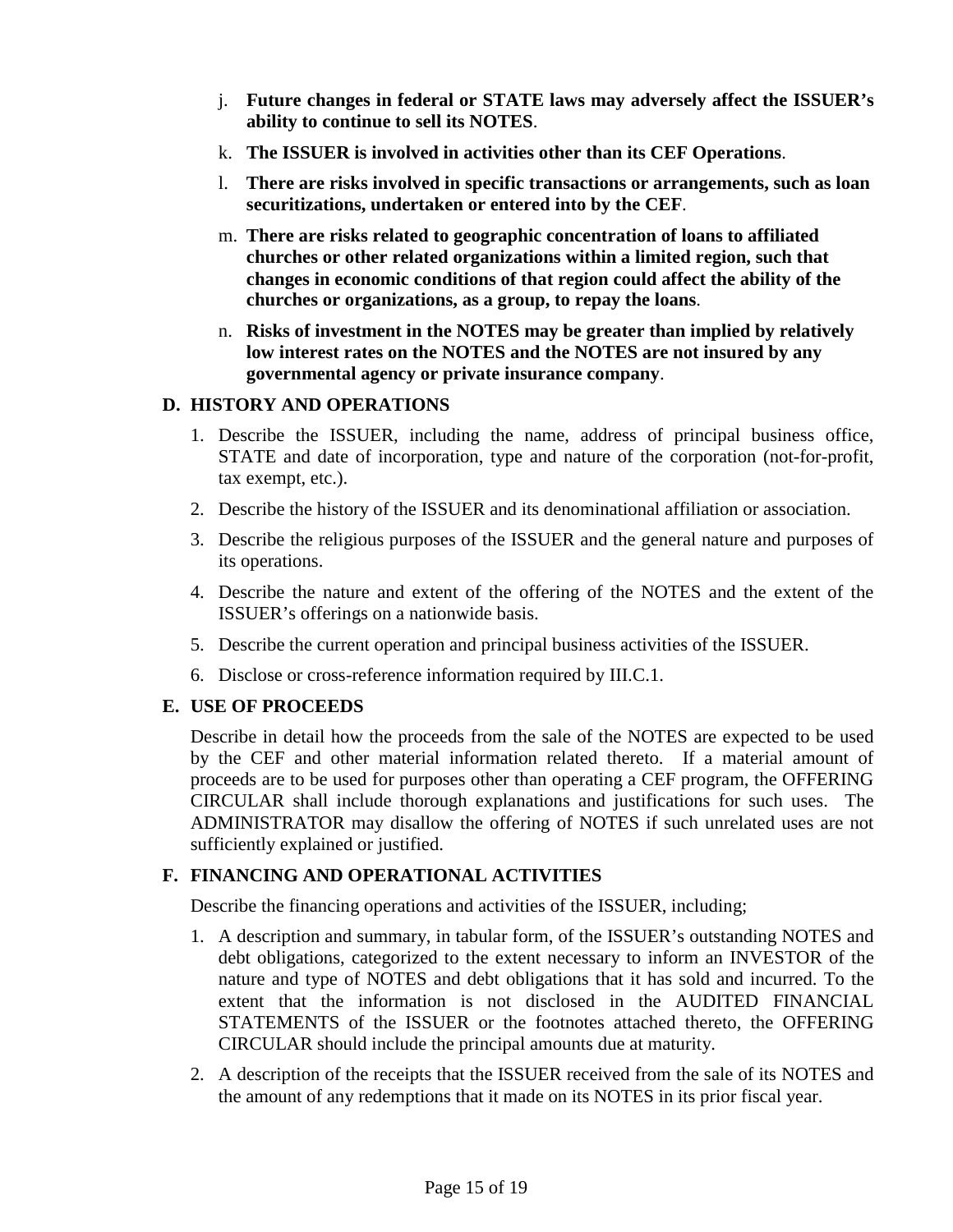- 3. A description and summary, in tabular form, of the amount and nature of the ISSUER's outstanding loans receivable at the end of its last fiscal year. To the extent that the information is not disclosed in the AUDITED FINANCIAL STATEMENTS of the ISSUER or the footnotes attached thereto, the OFFERING CIRCULAR should include a summary of the maturities of the outstanding loans receivable and a listing of individually material loans receivable. The disclosure of loans receivable shall also demonstrate that loans are primarily secured as required under IV.E.4. Information concerning loans guaranteed by third parties, including a summary of the financial condition of guarantors, shall be disclosed if material.
- 4. Descriptions of the ISSUER's direct and indirect revenues and expenses that are unrelated to its CEF operations, if material.
- 5. A description of any other related material financial information of the ISSUER's financial activities and operations that relate to its ability to repay the principal and interest on its outstanding NOTES and other debt securities when due.

## **G. LENDING ACTIVITIES**

Describe the lending activities of the ISSUER such as:

- 1. The nature and types of its loans receivable;
- 2. Its loan policies;
- 3. Material loans made to a single borrower;
- 4. The nature and extent of any material LOAN DELINQUENCIES for its last three (3) fiscal years; and
- 5. The nature and extent of any material loan losses that the ISSUER has incurred within its last three (3) fiscal years.

## **H. INVESTING ACTIVITIES**

Describe the investing activities of the ISSUER, including:

- 1. A description and summary of the nature and amount of any invested funds which the ISSUER maintains pending utilization for its loan activities or for purposes of maintaining a reasonable liquidity as required by IV.C.1.
- 2. A description of the policies of the ISSUER as required by IV.C.2. with respect to making and maintaining such investments, including the types of investments the ISSUER is permitted to make under its investment policy and any limitations on such investments. Any investment(s) currently held by the ISSUER that does not comport with this policy must be disclosed and a reason provided as to why the ISSUER holds that investment(s).
- 3. The name(s) of the PERSON(s) responsible for setting or altering the ISSUER's investment policy and the PERSON(s) responsible for making and maintaining the ISSUER's investments. If the ISSUER has engaged a third party to make or maintain its investments, the identity of that third party must be disclosed.
- 4. A description in tabular form of the ISSUER's outstanding investments categorized according to the types of investments held (equity securities, government securities, corporate bonds, etc.) which discloses the amount invested in each category, both in monetary terms and as a percentage of the ISSUER's total investments. The monetary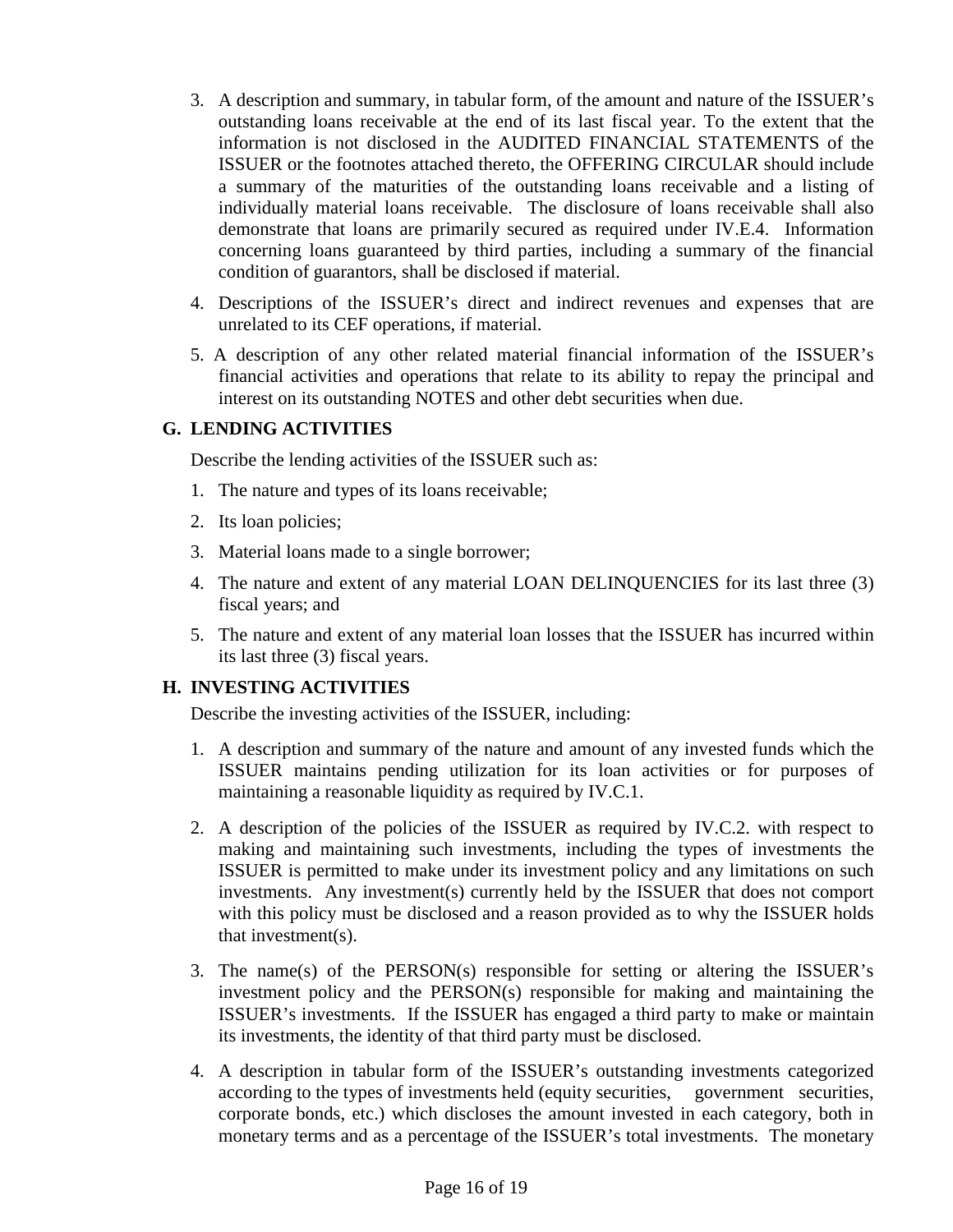value of investments disclosed in the table should be presented in conformity with GAAP for NOT-FOR-PROFIT ORGANIZATIONs.

- 5. The ISSUER's aggregate realized and unrealized gains and losses from investments for each of its last three fiscal years.
- 6. Any other material information regarding the ISSUER's investments.

# **I. SELECTED FINANCIAL DATA**

- 1. Disclose the following selected financial data in tabular form for each of the ISSUER's last five fiscal years as reported in or derived from its AUDITED FINANCIAL STATEMENTS:
	- a. cash, cash equivalents and readily marketable securities (combined);
	- b. total loans receivable;
	- c. amount and percent of unsecured loans receivable;
	- d. LOAN DELINQUENCIES as a percent of loans receivable;
	- e. total assets;
	- f. total NOTES payable;
	- g. amount of NOTES redeemed during the fiscal year;
	- h. other long-term debt;
	- i. NET ASSETS; and
	- j. CHANGE IN NET ASSETS.
- 2. Include, to the extent relevant and material, any discussion and analysis by management of the ISSUER that will assist INVESTORs in understanding the nature of the operations of the ISSUER and the selected financial data.

# **J. DESCRIPTION OF NOTES**

- 1. Describe the type and nature of the NOTES and the manner in which the interest thereon will be computed and/or accrued.
- 2. Describe the terms of the NOTES, including any right to early redemption and any penalties that will applied thereto.
- 3. Describe the nature of cash or cash equivalent that will be acceptable for purchase of the NOTES.
- 4. Describe the restrictions and limitations on transferability of the NOTES.
- 5. Describe the ranking and priority of the NOTES in relation to other indebtedness of the ISSUER.

## **K. PLAN OF DISTRIBUTION**

- 1. Describe the method and manner in which the NOTES will be offered and sold to INVESTORs, including the methods of solicitation and subscription.
- 2. State that no underwriting or selling agreements exist, and that no direct or indirect commissions or other remuneration will be paid to any individuals or organizations in connection with the offer and sale of the NOTES.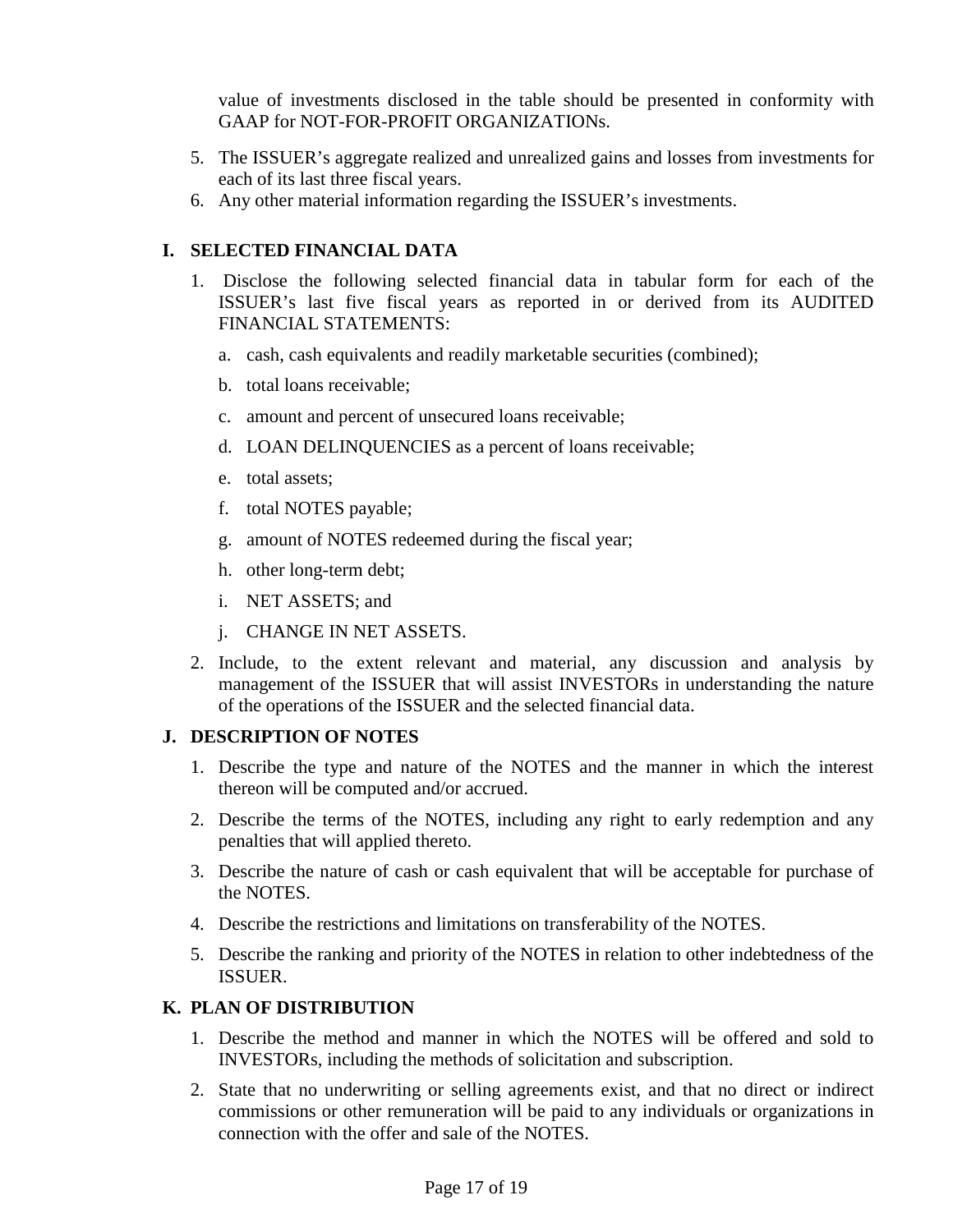COMMENT: The NOTES will be offered and sold through officers and/or employees of the ISSUER or other representatives of the DENOMINATION, subject to the requirements of II.C. which should be disclosed if relevant to the offering.

#### **L. TAX ASPECTS**

Describe the federal tax aspects of ownership of the NOTES and state that the interest paid or accrued on the NOTES will be taxable as ordinary income to INVESTORs.

#### **M. LITIGATION AND OTHER MATERIAL TRANSACTIONS**

- 1. Describe all present, pending or threatened material legal proceedings, including those that are known to be contemplated by governmental authorities, administrative bodies, or other administrative PERSONs to which the ISSUER or its property is or may become a party.
- 2. Include the name of the court or agency in which the proceedings are pending, the date that the proceedings were instituted, the principal parties involved, a description of the factual basis underlying the proceedings and the relief sought.
- 3. Disclose any transactions that may materially affect the offering or an INVESTOR's investment decision and which are not otherwise mentioned in the OFFERING CIRCULAR.

### **N. MANAGEMENT**

- 1. Describe the organizational structure of the ISSUER, including how the members of its Board of Directors or other legal governing body are chosen or replaced.
- 2. Identify all directors and executive officers or PERSONs having similar authority of the ISSUER, and describe their experience and credentials, the functions they perform for the ISSUER and the dates that their terms of office expire.
- 3. Disclose if any director or officer of the ISSUER has, during the past ten years, been convicted of any criminal proceeding (other than for traffic violations or other minor misdemeanors), is the subject of any pending criminal proceedings, or was the subject of any order, judgment or decree of any court enjoining such individual from any activities associated with the offer or sale of securities.
- 4. Disclose in tabular form all direct and indirect remuneration, which includes, but is not limited to, salaries, health and other insurance, pensions or retirement plans and the use of the ISSUER's assets for personal purposes, that are paid by the ISSUER to the following:
	- a. its executive officers, directors or PERSONs having similar authority for the ISSUER's last fiscal year in the aggregate, and
	- b. its executive officers, directors or PERSONs having similar authority, individually, if the remuneration equals or exceeds \$150,000 during the ISSUER's last fiscal year.
- 5. Describe all material employment contracts, perquisites of employment and conflicts of interests of the ISSUER's officers, directors, or PERSONs having similar authority.